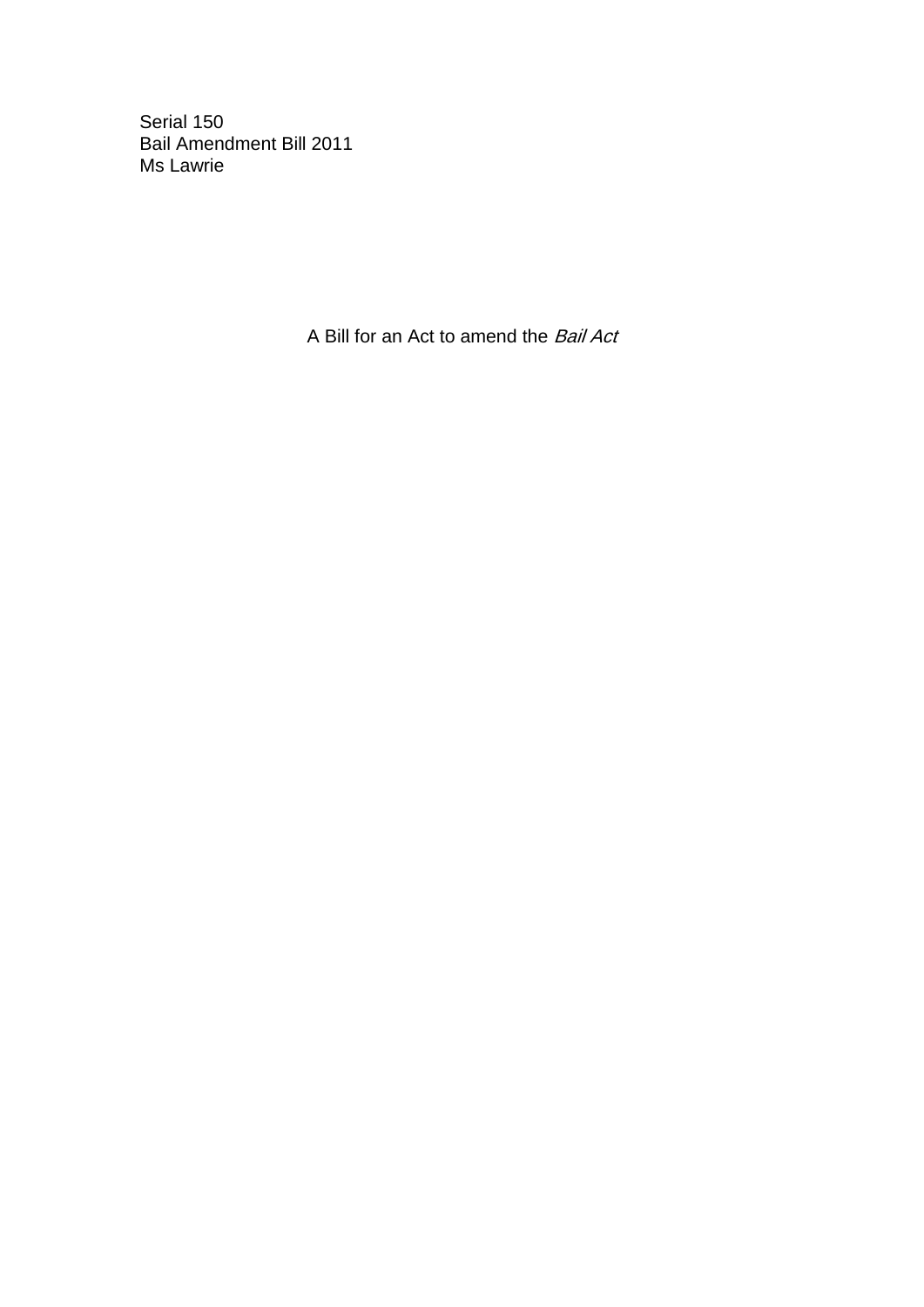## NORTHERN TERRITORY OF AUSTRALIA

## BAIL AMENDMENT ACT 2011

### Act No. [ ] of 2011 \_\_\_\_\_\_\_\_\_\_\_\_\_\_\_\_\_\_\_\_

 $\overline{\phantom{a}}$  , which is the contract of the contract of the contract of the contract of the contract of the contract of the contract of the contract of the contract of the contract of the contract of the contract of the co

# Table of provisions

| 2              |                          |                                                                                                                                               |  |
|----------------|--------------------------|-----------------------------------------------------------------------------------------------------------------------------------------------|--|
| 3              |                          |                                                                                                                                               |  |
| $\overline{4}$ |                          |                                                                                                                                               |  |
| 5              |                          |                                                                                                                                               |  |
|                | 37A<br>37B<br>37C<br>37D | Definitions<br>Offence to breach bail<br>Hearing procedures for bail offence - general<br>Hearing procedures for bail offence - Supreme Court |  |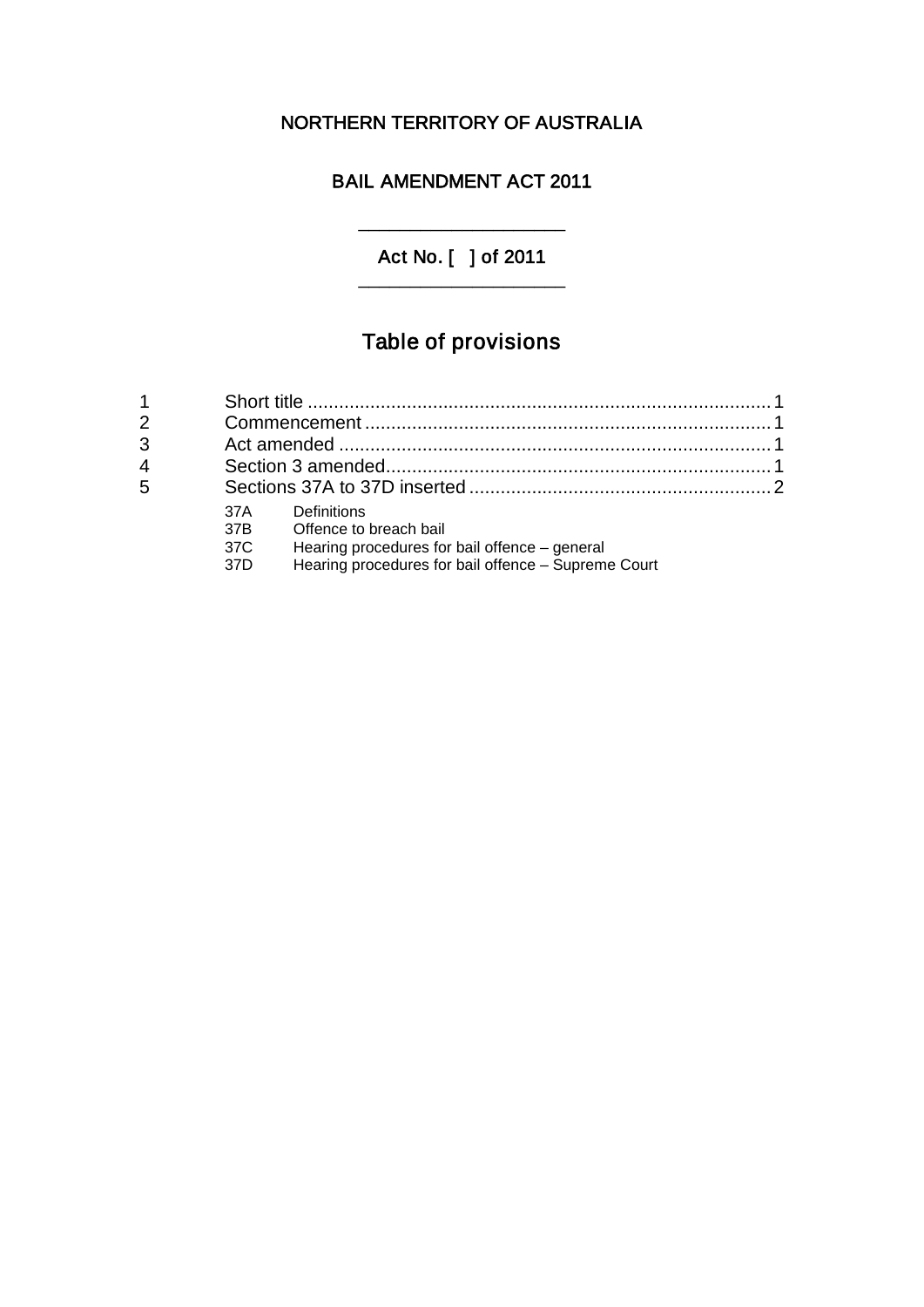

## NORTHERN TERRITORY OF AUSTRALIA \_\_\_\_\_\_\_\_\_\_\_\_\_\_\_\_\_\_\_\_

## Act No. [ ] of 2011 \_\_\_\_\_\_\_\_\_\_\_\_\_\_\_\_\_\_\_\_

An Act to amend the Bail Act

[Assented to [ ] 2011] [Second reading [ ] 2011]

## The Legislative Assembly of the Northern Territory enacts as follows:

| $\mathbf 1$             | <b>Short title</b>                                                                    |  |  |
|-------------------------|---------------------------------------------------------------------------------------|--|--|
|                         | This Act may be cited as the <i>Bail Amendment Act 2011</i> .                         |  |  |
| $\overline{2}$          | Commencement                                                                          |  |  |
|                         | This Act commences on the day fixed by the Administrator by<br><i>Gazette</i> notice. |  |  |
| 3                       | Act amended                                                                           |  |  |
|                         | This Act amends the <i>Bail Act</i> .                                                 |  |  |
| $\overline{\mathbf{4}}$ | Section 3 amended                                                                     |  |  |
|                         | Section 3(1)                                                                          |  |  |
|                         | <i>insert (in alphabetical order)</i>                                                 |  |  |
|                         | <b><i>bail offence</i></b> , for Part VII, see section 37B(1).                        |  |  |
|                         | <i>original offence</i> , for Part VII, see section 37B(1)(a).                        |  |  |
|                         |                                                                                       |  |  |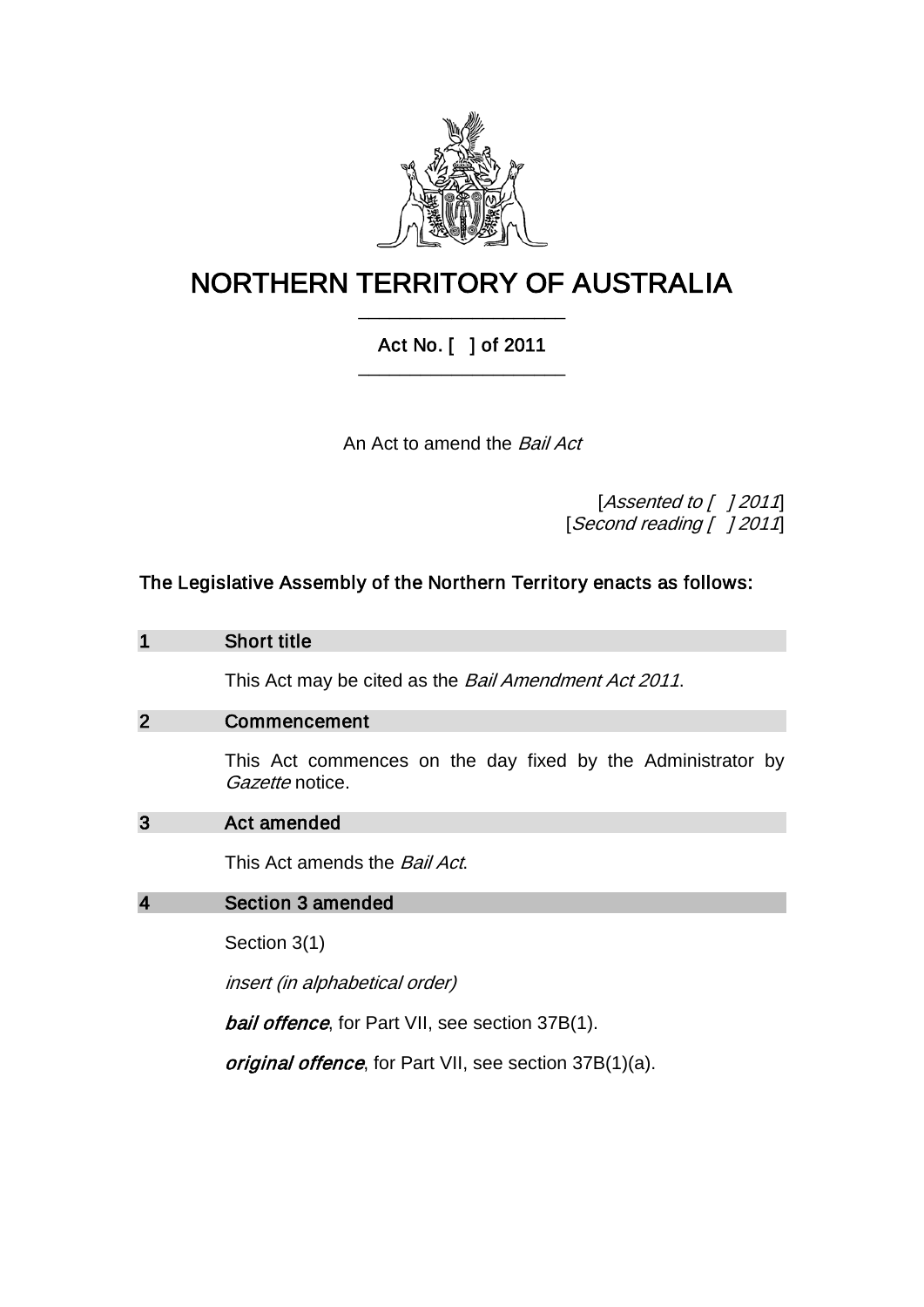## 5 Sections 37A to 37D inserted

Before section 38, in Part VII

insert

### 37A Definitions

In this Part:

*bail offence*, see section 37B(1).

original offence, see section 37B(1)(a).

#### 37B Offence to breach bail

- (1) A person commits an offence (the **bail offence**) if the person:
	- (a) is granted bail for an offence (the *original offence*); and
	- (b) engages in conduct that results in a breach of the person's bail undertaking, or a condition of the grant of bail, for the original offence.

Maximum penalty: 200 penalty units or imprisonment for 2 years.

- (2) It is a defence to a prosecution for the bail offence if the defendant establishes a reasonable excuse.
- (3) A penalty imposed for the bail offence must not exceed the maximum penalty that may be imposed for the original offence.
- (4) Part IIAA of the Criminal Code applies to bail offences.

#### 37C Hearing procedures for bail offence – general

- (1) This section applies to a legal proceeding for a bail offence.
- (2) The proceeding may be commenced at any time.
- (3) The proceeding must be heard and determined by:
	- (a) if the court to which the offender's bail undertaking to appear for the original offence is the Supreme Court or Court of Criminal Appeal – the Supreme Court; or
	- (b) otherwise the court to which the offender's bail undertaking to appear is given for the original offence.